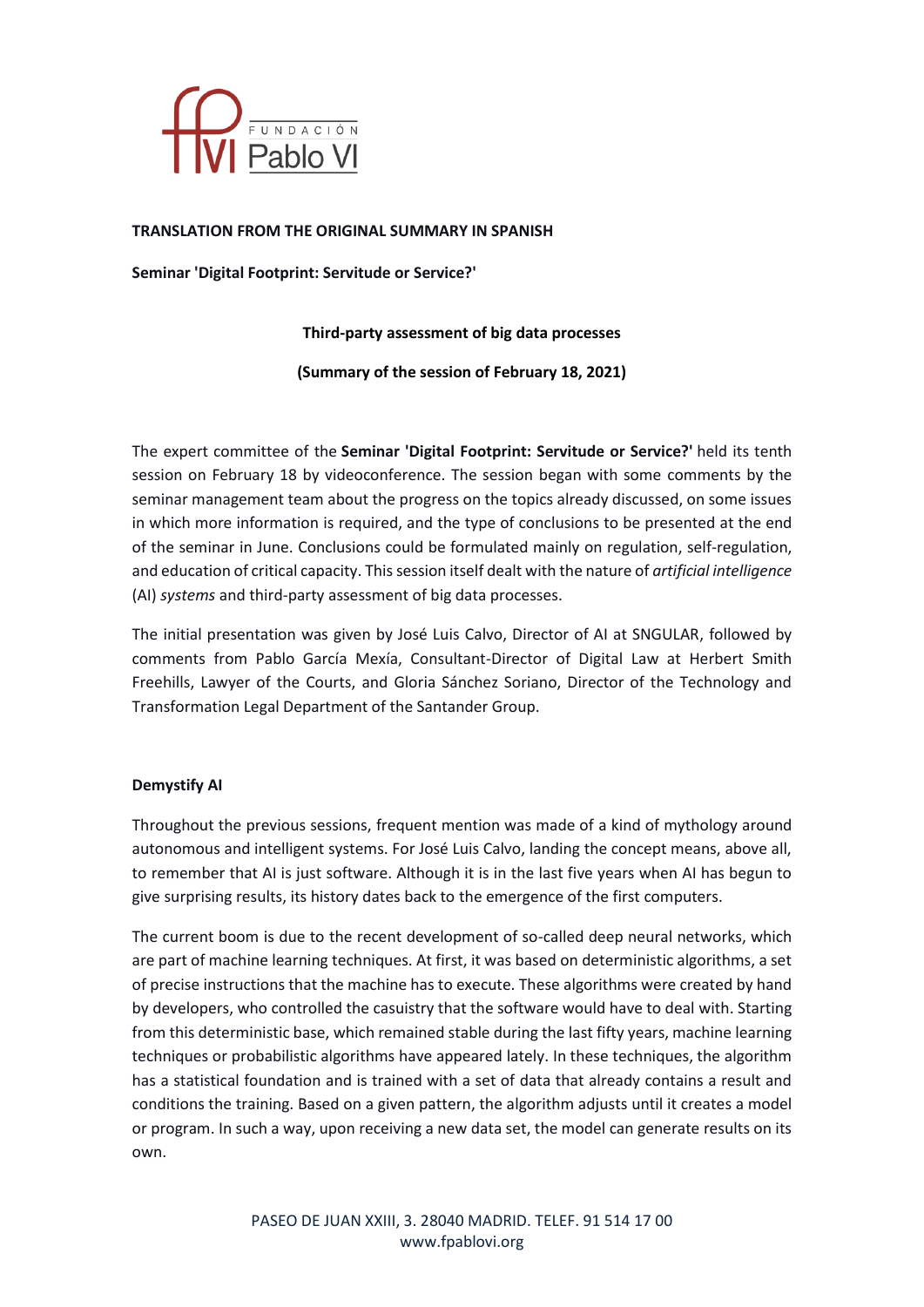

Unlike the traditional type, software created with AI techniques can create their own model, which goes much farther than a few steps and rules set by a developer. Some of these models are understandable, such as decision trees, but others are complex and difficult to explain: the so-called "black boxes." Advances in models are essentially linked to the availability of large volumes of data and a much larger computing capacity. (Clearly, the concept of "huge amounts of data" is variable: what for a small or medium-sized company is a massive amount of information, is not even representative for an international company).

In summary, the evolution of AI systems in recent decades goes from top-down models (based on given guidelines and their application) to a new type of probabilistic models that are possible thanks to the increase in the volume of data and machine learning capacity: bottom-up models, such as the aforementioned neural networks.

## **Current and potential problems of AI**

The problems usually related to the use of AI are not new. However, these new models' nature implies that these kinds of issues could be potentially harmful on a larger scale and for many more people. The processes are still used to automate activities previously carried out by people, but with a marginal cost that tends to zero. In other words, they could be extended and grown almost without limits. However, experts recognize that these processes demand considerable computing capacity and data storage volumes; It would be interesting to have data on this to estimate the physical limits and the actual costs (externalities) of AI systems. It is also worth wondering about the sustainability of the "business model" built on exploiting the "digital footprint" and the allocation of high advertising costs to advertisers, with substantial profit margins for *big tech*.

On which aspects could third-party evaluation of big data processes and the use of AI have an impact? Four groups of problems are mentioned: misinformation and polarization, privacy, discrimination, and those that arise from the surveillance of users.

Disinformation and polarization problems arise from recommendation algorithms. These types of algorithms are not only used to recommend which movie or book users will like, but also to address them with news and content that promote a possibly biased point of view and favor the spread of fake news. In contrast, there is the risk of a limitation of freedom of expression by States or by *big tech* themselves, justified by the need to avoid disseminating false or abusive content. Platforms are applying censoring practices using algorithms designed to block access to certain content, which raises the question of the legitimacy or arbitrariness of such interventions.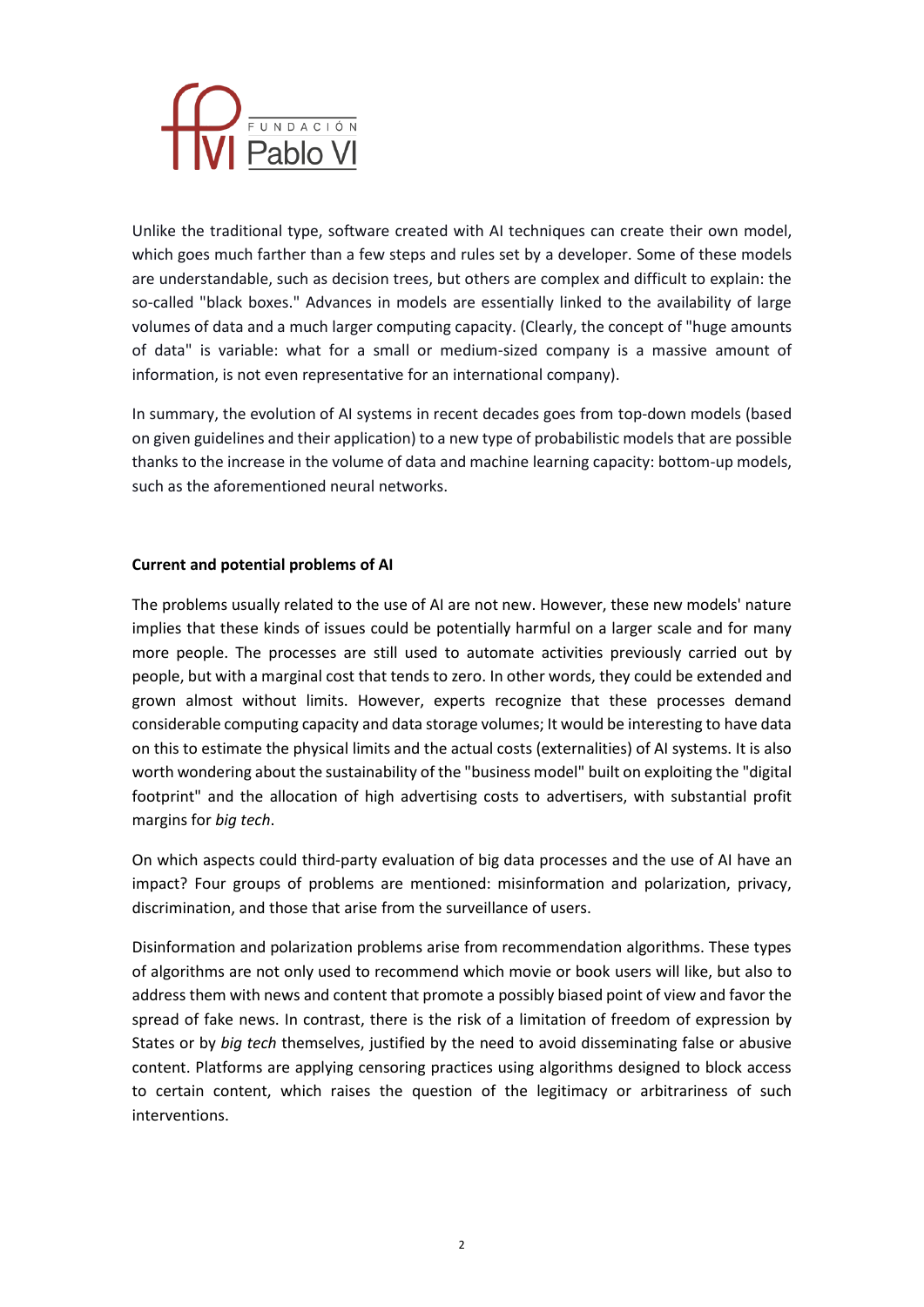

Privacy problems are possibly the most recognized by society since the raw material of algorithms is the data obtained from our "fingerprint" activity. It is the data provided by users that feed and make predictions possible. But in obtaining and manipulating the data, privacy problems arise, as in the cases in which the algorithm, combining different data ceded more or less voluntarily, is capable of reconstructing information that had not been ceded as such. That is the case, for example, when an AI system can obtain information about the sex of a person through the image of their retina. There are many examples in which the model is trained to allow predicting private user information. Thus, users cede some data from which other data are deduced, which they would not necessarily want to make public, and which could be used, not necessarily for their benefit. This is perhaps the heart of the matter of the "behavioral surplus" constructed from our fingerprints and with which it is intended, with or without our assent, to predict our behavior with increasing precision. On this, it would be interesting if the seminar had some additional information elements.

Discrimination problems stem from the fact that the algorithm training is based on a data history from which new patterns are created, reflecting previous selective situations. This can lead to justice problems when someone is valued based on historical data that determine the system's decisions in favor or against the person. Plus, this may imply that previous discriminations are reinforced, and bias is perpetuated.

Indeed, the data sometimes has a hidden bias that the developers may not see at first. In that case, it may result that the new systems are helping to promote discrimination that we as a society want to avoid. At other moments, the bias results from a lack of effort to include diversity in the data, or it may even respond to a manipulative intention on the part of the developer or its constituents. In any case, making automated decisions based only on information from the past implies limits and may produce effects that are not adjusted to the current reality.

The model's accuracy is key to reducing and/or avoiding false positives (such as granting credit to those who cannot pay it) and false negatives (such as not giving credit to those who deserve it). The fine-tuning of the models should attend to both extremes so that, in the example mentioned, reducing false negatives would imply that loans are granted to a more significant number of people who can be good debtors. Reducing false positives would entail ceasing to give credit to people who may not repay, thus avoiding direct suffering to these people and indirectly to the community.

The last-mentioned risk, that of surveillance, is the subject of multiple studies and has been widely debated in the media in different countries, perhaps being the one that implies the most significant threats for the future. It arises, among other situations, in scenarios in which programs such as those that allow traffic control, voice recording and identification, or facial recognition for airport security can be used to carry out other types of monitoring that could violate privacy and the rights of individuals. It is an open debate before which companies such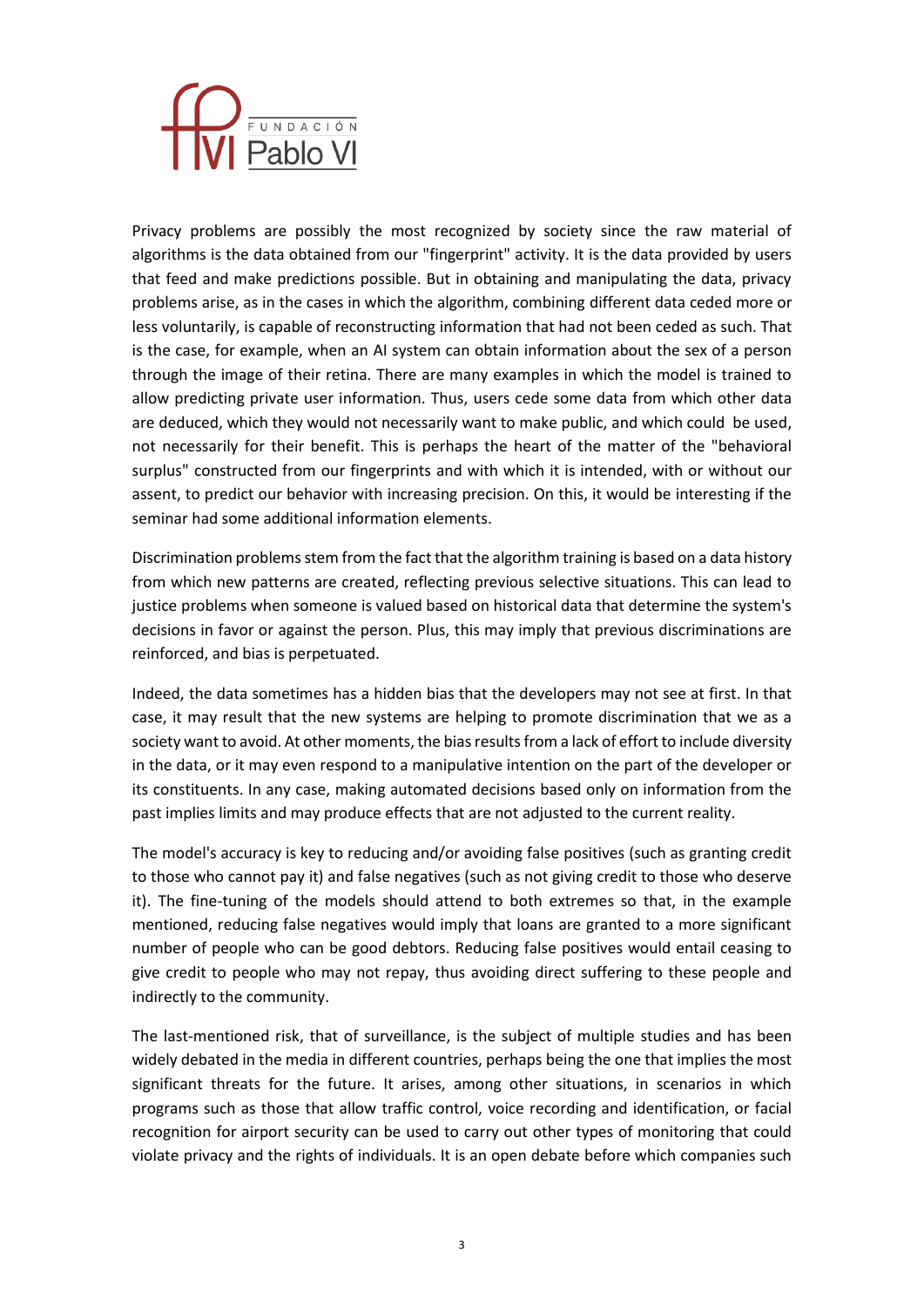

as IBM, Amazon, and Microsoft, for example, have taken a step back in the commercialization of facial recognition tools.

## **Controlling AI**

Governments, enterprises, and academic institutions have proposed various ethical principles and codes to promote a human-centered AI. The debate is between those who favour government intervention above all - prior or *a posteriori* - and those who see more future in selfregulation, an excellent design of systems, and the possibility of certifying their operation by independent sources.

Among the codes usually suggested, there is a set of principles proposed, among others, by authors such as the Spanish engineer Nuria Oliver ("Fair, transparent, and Accountable Algorithmic Decision-making Processes," an article published in 2017 in the Philosophy & Technolgy magazine): autonomy, justice, beneficence and non-maleficence, that is, the four principles of bioethics, plus one more relating to the transparency necessary for the ethical development of AI models.

The control of the AI models must attend to the three critical pieces of the systems: the data used for the algorithm's training, the type of algorithm concerning the application scenario, and the result of the model.

Concerning the first of these essential pieces - the data - Europe has positioned itself with the General Data Protection Regulation, widely commented on in previous sessions of the seminar. Additional ideas are suggested, such as introducing ethical studies starting from the design of the model or the prohibition of the commercialization of personal data, analogous to organ trafficking. In this perspective, personal data could be used in specific contexts, but they could not be commercialized.

Data is the raw material of AI; therefore, attending directly to aspects such as the quality of the data is essential to avoid problems in the evaluation by third parties. Thus, the data must come from reliable sources; the model must contain the necessary amount of data to prevent or minimize the risk of bias in such a way as to ensure the highest possible accuracy; all this implies that the data has not been altered. If the "training" data meet these requirements, it can be a good starting point.

Regarding the algorithm, the possibility of regulating typologies is mentioned when creating a model. For example, the use of "black box" models could be prohibited when they may affect people, and their effects may pose a greater risk. In these issues, such as video surveillance or labor contracts, only the use of easily understood models could be allowed, thus mitigating the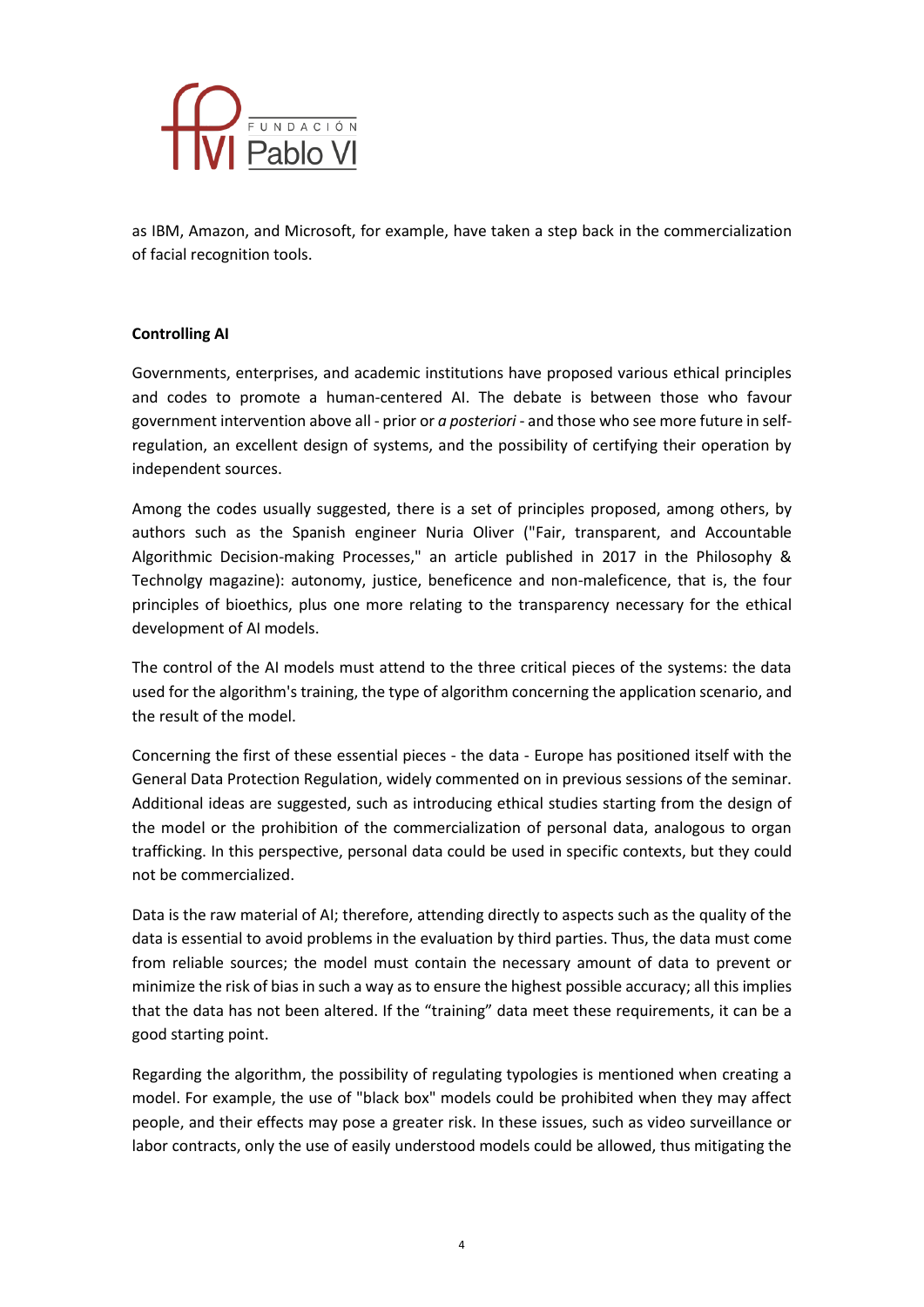

tension between statistical correctness and individual justice. Other participants see it as more feasible, instead of regulating the algorithm, to control the use cases and the purposes for which it is used, considering the levels of risk they entail. This can be the object of fruitful preventive reflection by companies and institutions. However, trying to obtain these limitations through legal provisions could limit the socially positive uses of the processes and would be equivalent to wanting to "put gates to the field."

Finally, the AI evaluation must attend to the result of the model to ensure they are auditable. An algorithm can use data that respects privacy and biases, be explainable and transparent, but its effects can violate social justice paradigms. Cases like this are, for example, the models used for face identification that work best with white persons. Some voices from the seminar emphasize that it is essential to pay attention to the fact that, if the result reflects reality, even if that reality is not always liked (or is politically incorrect and/or surprising), it is still true or real. In other words, one should avoid falling into the error of not analyzing reality because the information can scare us. Perhaps an analysis could be proposed by comparing the result obtained on the same data but with other models, or maybe we should search for further ways of validation.

# **About the type of regulation**

In the face of all attempts at preventive and/or voluntary regulation or evaluation, some people think that the only effective regulation is *a posteriori*, on the final results. As in other fields, the law would punish situations in which something intolerable has occurred. Given this, the response would be applied in the form of a fine, possibly a heavy sanction. This proposal aims to save the competitive disadvantages that laws bring to countries with strict regulation: regardless of where the algorithm has been developed and under what law, it must respect preestablished norms, or it will be sanctioned with a fine. In addition, this approach is a powerful incentive to preventive behavior on the part of the agents, who will try to avoid the sanction.

However, and without this necessarily being incompatible with the above, some voices defend the need for ethical requirements to start from design. Algorithms should be auditable by design, and interpretability should also be included by design, either by regulations or by codes of conduct. Appealing to design implies defending thinking before doing. Here, it is proposed to transfer the concept "by design" to the problems of data management and thus speak of responsibility "by design," ethics "by design," and control "by design." The said entails understanding the mechanisms, the risks, and the phases to establish the requirements and rules. Also, to monitor compliance, the responsibility of each area must be formally established. A proposal to advance in possible solutions proposes establishing six compliance phases: conceptualization, data, model development, launch, control and feedback, and finally, error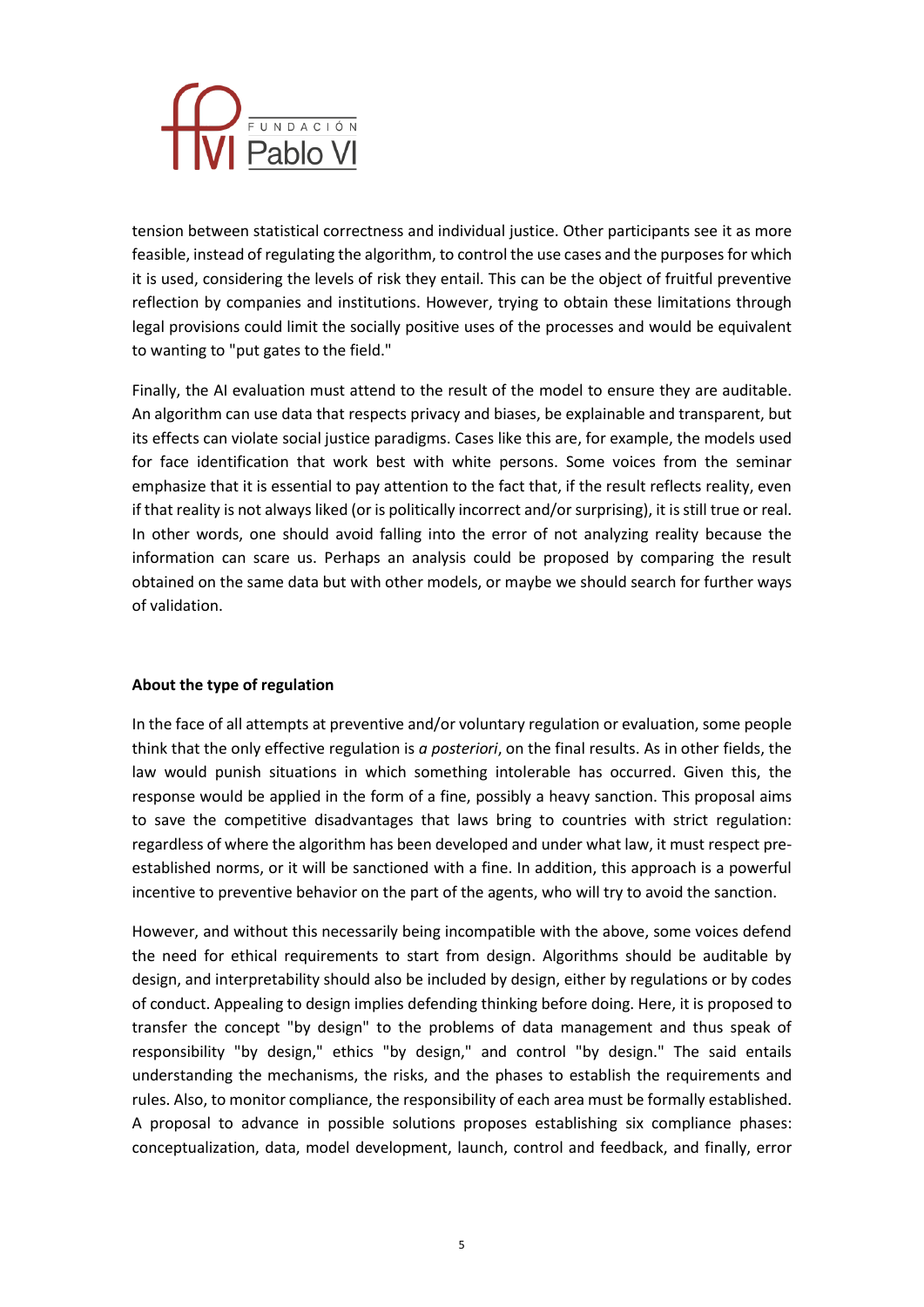

management. These phases cover the control of the various problems that arise in companies' data management. With these six phases in mind, each organization should adapt the control system to its processes. All of this can be independently certified, as is the case with other manufacturing or organizational processes.

In this scenario, there is a need to identify legal responsibility when using algorithms, especially in high-risk cases to integrity and individual rights. In legal matters, the idea (shuffled in Europe after 2015) of building a type of "electronic personality" for intelligent systems, similar to that of companies, associations, or foundations, seems to have been diluted. For the moment, it appears that this idea has been abandoned because in the case of "electronic personality", we would no longer be talking about a "compound" of human beings, but the concept of person would be extended beyond the human sphere. It seems more appropriate to demand that there is always one person, beyond the algorithms, who is responsible for the activity and the results of the system.

#### **The automation bias**

Even before the risks mentioned above - such as polarization, privacy, data bias, and surveillance - another deep-rooted risk is in sight, the so-called automation bias, that is, a tendency to blindly believe in the results of automated systems. Given this, it is necessary to claim that human beings should not abandon their judgment capacity nor delegate their reasoning to robotic systems. In today's age, as mentioned in other sessions, the individual has a responsibility to keep free. Society has the responsibility to develop a critical judgment on the issues in its environment, understand reality, try to improve it, and make it fairer. It is human to trust technology, but the problem would be to abandon our reasoning to machines without analysis on the part of humans.

Along these lines, it is interesting to note that there have been occasions throughout history in which ignorance has led to accepting as given some propositions that were finally seen to be untrue. For example: in the middle of the 20th century, with the invention of television, advertisements acquired an unusual force: at first, what was advertised was not questioned, so housewives, office workers, and businesspeople were willing to buy what was advertised without asking about the marketing techniques. Something similar happens now with AI: ignorance plays a relevant role in the importance given to it in society. The opacity with which AI models work generates significant social risks, and the unpredictability of their consequences adds an increased risk factor. But it is possible that "superintelligent" automatic processes are in a still relatively primitive state of evolution and that, with their subsequent development, they will continue to be corrected with elements of the irreplaceable human "common sense".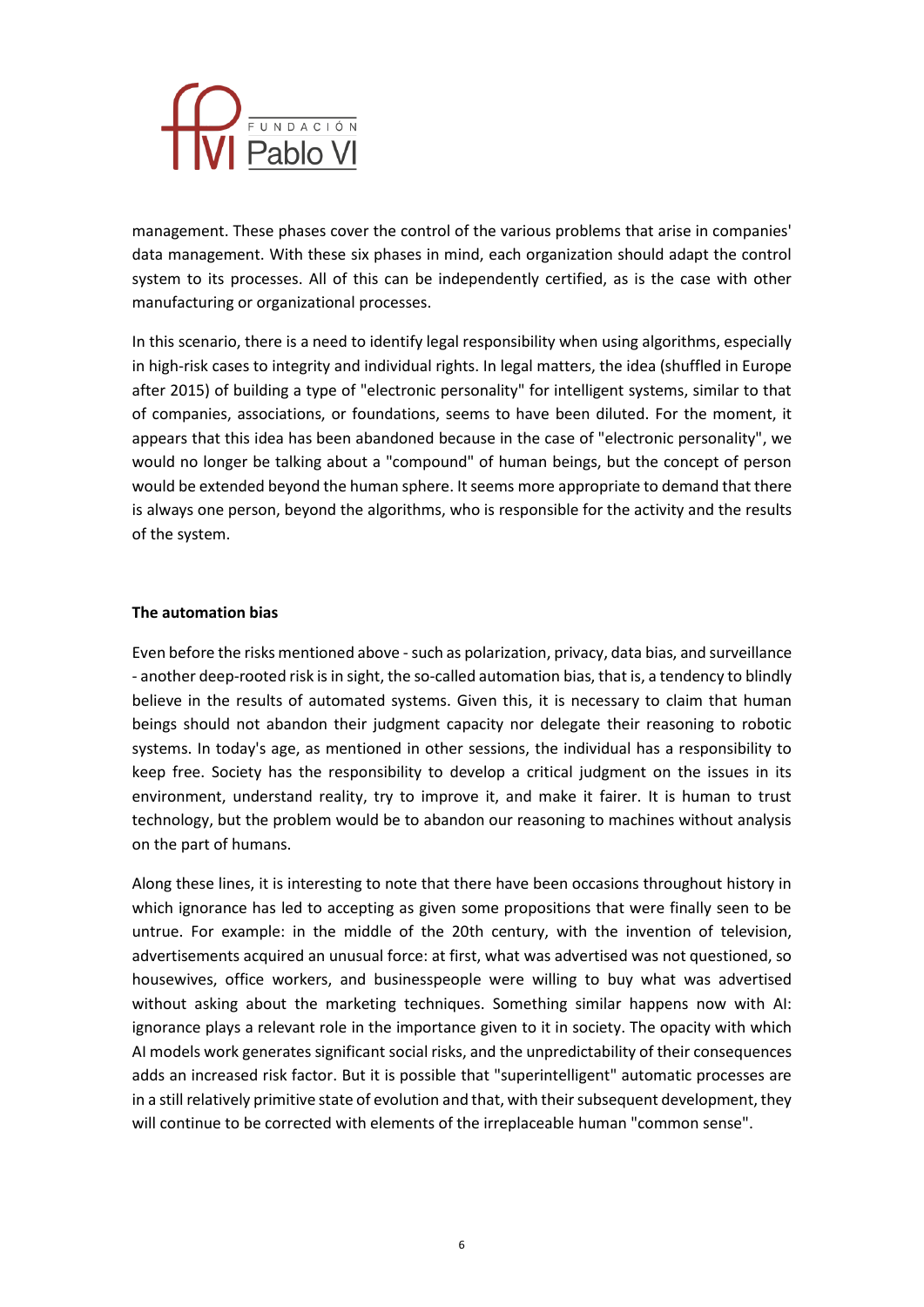

With or without strong regulation, there remains the need to increase education and the promotion of knowledge in all these matters in order to forge a critical sense. Although the subject is of interest to the whole of society and general social education in the field of AI models should be aimed at, it is essential to start with the technologists so that they can see beyond the development of the system itself and are concerned about responsibility in the design of the AI. Universities should promote the education of engineers so that throughout their training period, they are aware of the problems and social challenges that technology implies. It is also imperative that education on these topics covers companies that buy algorithms or request specific results from engineers and developers. If the top managers of the companies ask the technicians what they want to be done without thinking about the impact, the responsibility will also be on whoever orders a specific service to be delivered, and not only on the model developer. And there needs to be a common language on the matter between those who make business decisions and those who develop the computer programs.

As a tool in the face of automation bias, education is the key to preventing technology from replacing the human being in the reasoning that leads them to make decisions regarding the direction that they socially want and should take. There is a tendency to blindly trust algorithms' results; this should be avoided through regulation and education. What has been said implies a defense of human freedom, a characteristic that is part of humans' intrinsic essence and cannot be overridden by machines. In education issues, it is not so much about training minds in a specific discipline, but rather a training that tends to raise awareness of the reality, so shocking and undoubtedly unknown to many, of the dynamics of the digital world.

As a final thought, some emphasize, once again, the extraordinary benefits that intelligent systems can bring when put at the service of an innovative and selfless research project. An example of this type can be the Human Brain Project led by the Spanish neurobiologist Rafael Yuste, a medical, scientific, and technological project that, through advanced techniques, proposes to know in-depth and map the "black box" of the human brain. The possibility of reading and perhaps altering brain activity opens up immense opportunities and raises the need for ethical criteria in a still unknown dimension. On these topics, the seminar will dedicate its next session, scheduled for April 15.

#### **Attendees:**

- 1. **Alfonso Carcasona**, CEO, AC Camerfirma
- 2. **Alfredo Marcos Martínez**, Professor of Philosophy of Science, Universidad de Valladolid
- 3. **Ángel González Ferrer**, Executive Director, Digital Pontificial Council for Culture